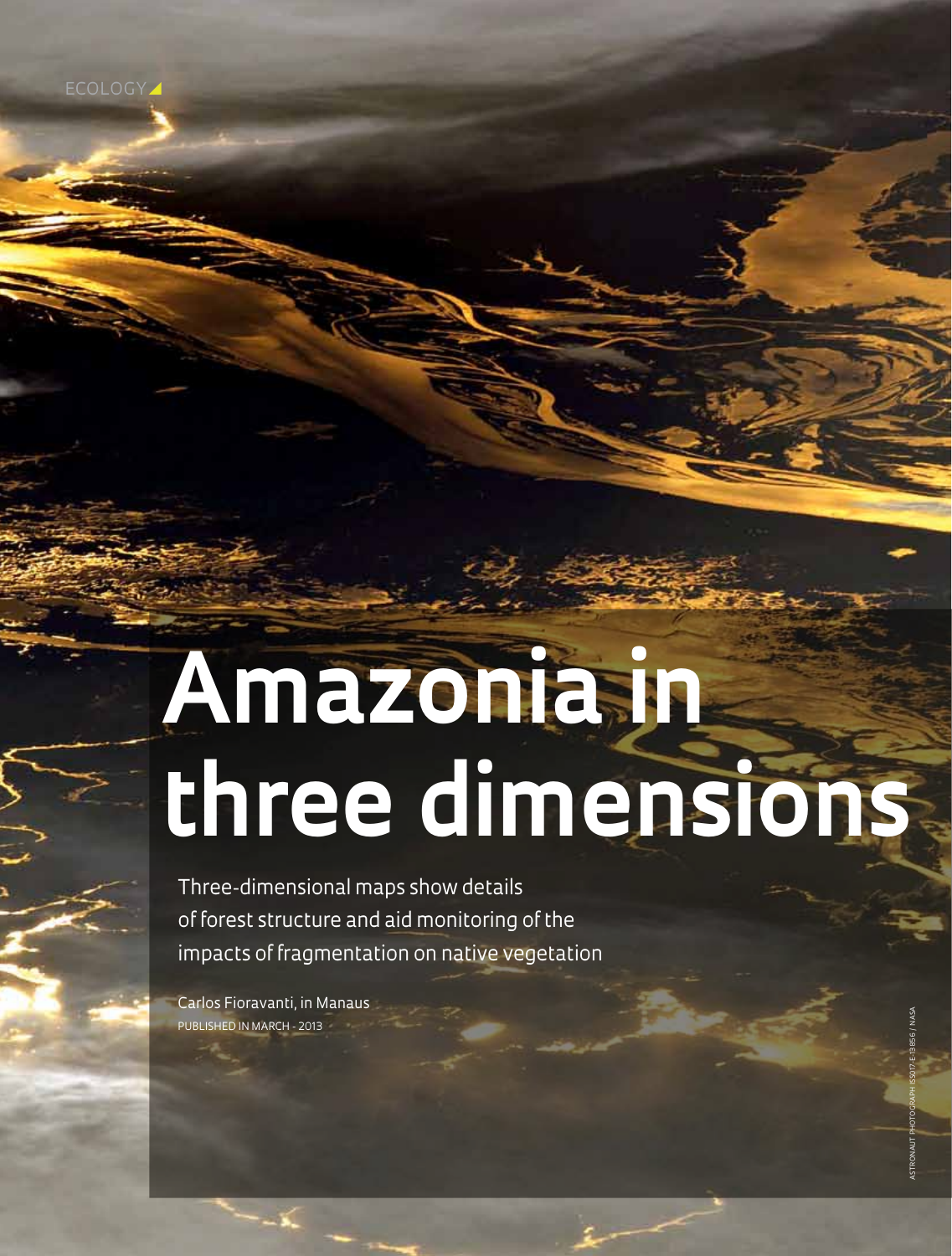**he trees appear as red, yellow and other vibrant colors, as if each had been hand-painted on the maps posted alongside scientific articles and invitations to seminars in the hallway of the building that is home to the Biological Dynamics of Forest Fragments Project (BDFFP) at the National Institute for Amazonian Research (Inpa) in the Brazilian city of Manaus. The tech-**

**nique that made it possible to assemble the maps—LiDAR, or Light Detection and Ranging, which records variations in light reflected by the trees—is greatly facilitating the work of the researchers in the oldest tropical-forest monitoring program in Brazil, one of the world's longest-running programs of its type. Launched in 1979 to gauge the impact of road construction and expanded farming on the Amazon forest, the BDFFP monitors changes over time in 11 forest fragments, as well as in adjacent continuous forest areas that serve as controls for comparison purposes. The total area under study encompasses a thousand square kilometers (km²) of forest and includes trees up to 55 meters in height. Until a few years ago, the only way to obtain detailed data on forest composition and changes was to travel for many hours on unpaved roads in rain, heat, mosquitoes and fungi to reach the areas under study, some of which are 80 kilometers from Manaus. "This new technique will The Contract of the Contract of the Contract of the Contract of the Contract of the Contract of the Contract of the Contract of the Contract of the Contract of the Contract of the Contract of the Contract of the Contract** 

**The forest as seen from the International Space Station: 150 kilometers of the Amazon River, its tributaries and the many lakes and floodplains along its course**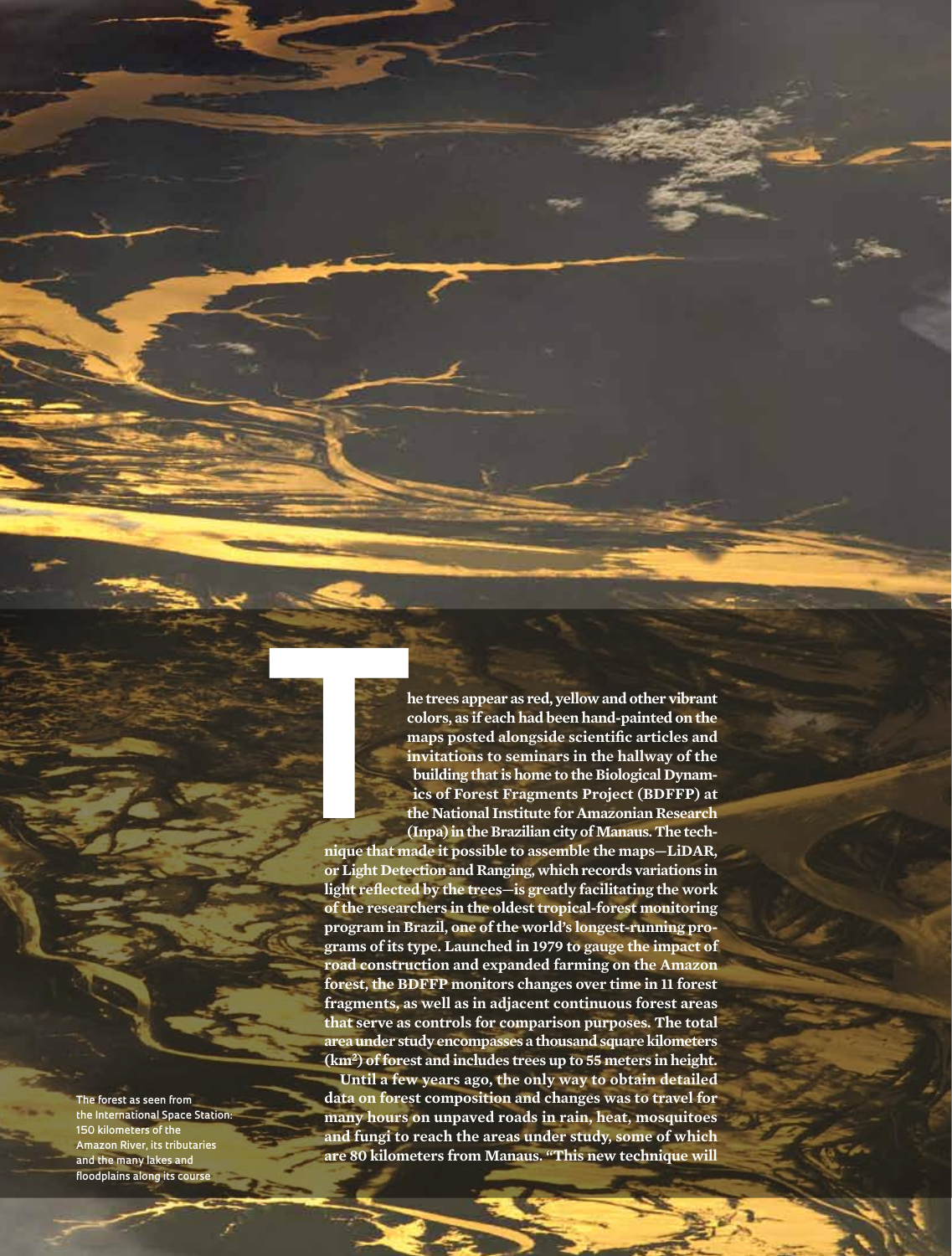# **Landscape mosaic**

Program studies dynamics of plant and animal populations in 23 forest areas near Manaus



of course not solve all of our problems, nor will it spare us from making field trips, but it's a great help," says José Luís Camargo, an ecologist from São Paulo State and scientific coordinator of the BDFFP, which is presently funded by the Smithsonian Institution and Inpa, in conjunction with research-supporting foundations and agencies in both Brazil and the United States. Satellite images are two-dimensional, but LiDAR images are threedimensional. They are created from light reflected off the tops of trees and captured by planes flying over the areas under study. "We can map clearings, which are important to the functioning of the forest, and get a good idea of the relief that sustains the vegetation," Camargo says.

iDAR, alone or in combination with other remote sensing techniques, can provide detailed<br>data on the height, concentration and distribumote sensing techniques, can provide detailed tion of trees and can indicate which animal groups are likely to be living there. A more matted—or, as Camargo says, structurally complex—forest is less likely to be a habitat for certain groups of birds and bats, for example. In a recently completed study in one of the project areas, Brazilian biologist Karl Mokross of Louisiana State University in the U.S. confirmed that birds living in the understory—the area below the tree canopy—prefer to feed on insects in the primary forest, and rarely feed in the secondary forest, also known as the capoeira.

In addition to using three-dimensional images, the Inpa team borrowed from the field of chemistry a technique for identifying chemical compounds, known as near-infrared spectroscopy, to classify plants. This technique is based on the fact that the chemical bonds of certain molecules have specific vibration frequencies. These frequencies can be recorded by an instrument and expressed in graphical form. Using this method, biologist Flávia Machado Durgante and other researchers at Inpa examined 159 leaves from 10 tree species collected from a preserved forest area near Manaus and from the BDFFP study areas and retained in the program's collection, which currently has 54,000 samples of leaves and reproductive structures (flowers and fruits) from the monitored trees. They then obtained the so-called spectral signature of each species and concluded that the technique is a simple, low-cost method for identi-

fying plant species and differentiating very closely related species, even when they lack reproductive structures such as flowers and fruits that would facilitate recognition by botanists and ecologists. In their paper, published in March in the journal Forest Ecology and Management, they reported an average accuracy of 96.6%. Biologist Carla Lang has begun to analyze the spectral signatures of leaves from trees and seedlings of the same species to determine whether they are consistent with one another. If so, this will facilitate the rather difficult work of identifying seedlings and predicting the distribution of species in the forest.

**In a few days, Lovejoy obtained approval from the directors of Inpa and from Suframa to begin the work**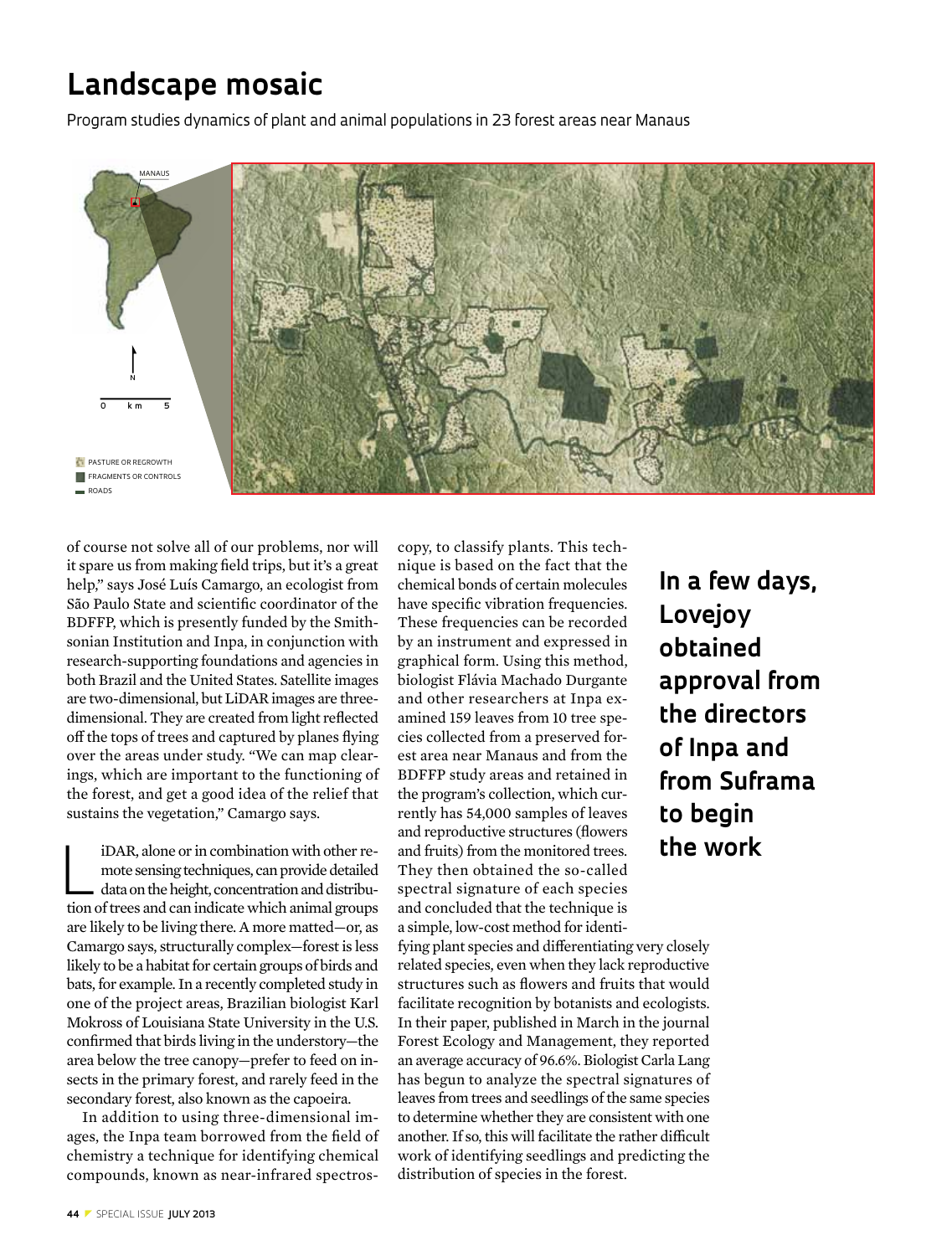



Flocks of birds (*in red*) prefer the primary forest in a 10-hectare fragment (*above*) and seldom traverse the capoeira (*in light green, magnified at right*). Darker greens indicate taller vegetation.

#### **Early alliances**

The working methods now available provide a modicum of well-deserved comfort for the researchers in the Amazon studies program that two biologists from the U.S., Thomas Lovejoy and David Conway Oren, started designing in the mid-1970s. Both had already had several years of experience conducting field research in the region. At that time, the government was promoting occupation of the forests north of Manaus by cattle ranchers. "I was the one who alerted Lovejoy about this unique opportunity to talk with the land owners, go into the forest prior to deforestation and do biological inventories—something that had not been done in Panama," recalls Oren, an ornithologist who has worked at Inpa, the Goeldi Museum and the Federal University of Pará (UFPA) at Belém and who is currently the biodiversity coordinator for the Ministry of Science, Technology and Innovation (MCTI). The biologists did not forget the fact that construction of the Panama Canal, completed in 1914, had isolated areas of a tropical forest about which they knew very little. Lovejoy liked the idea and said he would seek funding.

ovejoy became the program's spokesman<br>and became an international authority on<br>biodiversity. He is presently a professor of and became an international authority on biodiversity. He is presently a professor of environmental science and policy at George Mason University in the United States (see Pesquisa FAPESP No. 171). A clipping of a page from the journal A Província do Pará from January 7, 1979, which hangs in the hallway of the building that houses the BDFFP, announces the Minimum Critical Size of Ecosystems Project, as it was then called, with expected annual costs of \$500,000 and support from Inpa, the Brazilian Institute for Forestry Development (IBDF), which gave rise to the Brazilian Institute of the Environment and Renewable Natural Resources (IBAMA), and the

Manaus Free Trade Zone Authority (Suframa). Determining the minimum area needed to effectively preserve a forest was a concern of the Brazilian government, as well as "a global problem," argued Lovejoy, who at the time was with the World Wildlife Fund (WWF), the first international institution to fund this work.

"It was the golden age of Inpa, under the direction of Warwick Kerr. In just a day or two, I received approval from the director and the head of Inpa's Department of Ecology, Herbert Schubart, and from Suframa, which was also very open to the idea. The cattle ranchers cooperated as well," Lovejoy said, recalling the creation of the research program in Amazonia. "I basically accompanied Rob (Richard Bierregaard, a biologist and first scientific coordinator of the BDFFP, now with the University of North Carolina at Charlotte in the U.S.), introduced him to the people in Manaus and left him to work. Rob made friends with the ranchers, who were pleased to participate in work that was receiving media attention."

The program provided for isolation of forest areas of varying sizes and for surveying and monitoring of trees, insects, amphibians, reptiles, birds and mammals. The objective was to determine which species die off and which survive as the forest decreases in size. This program was a way to examine the impact of fragmentation on the forest and the organisms that live there. Even today, the reduced size of the native vegetation that has resulted from the expansion of roads, agriculture and cattle ranching is a principal cause of the loss of biodiversity in Amazonia, the world's largest tropical forest.

## **Amazon database**

The field work, conducted over a 33-year period and completed in 2012, resulted in an immense database of trees and birds. The researchers are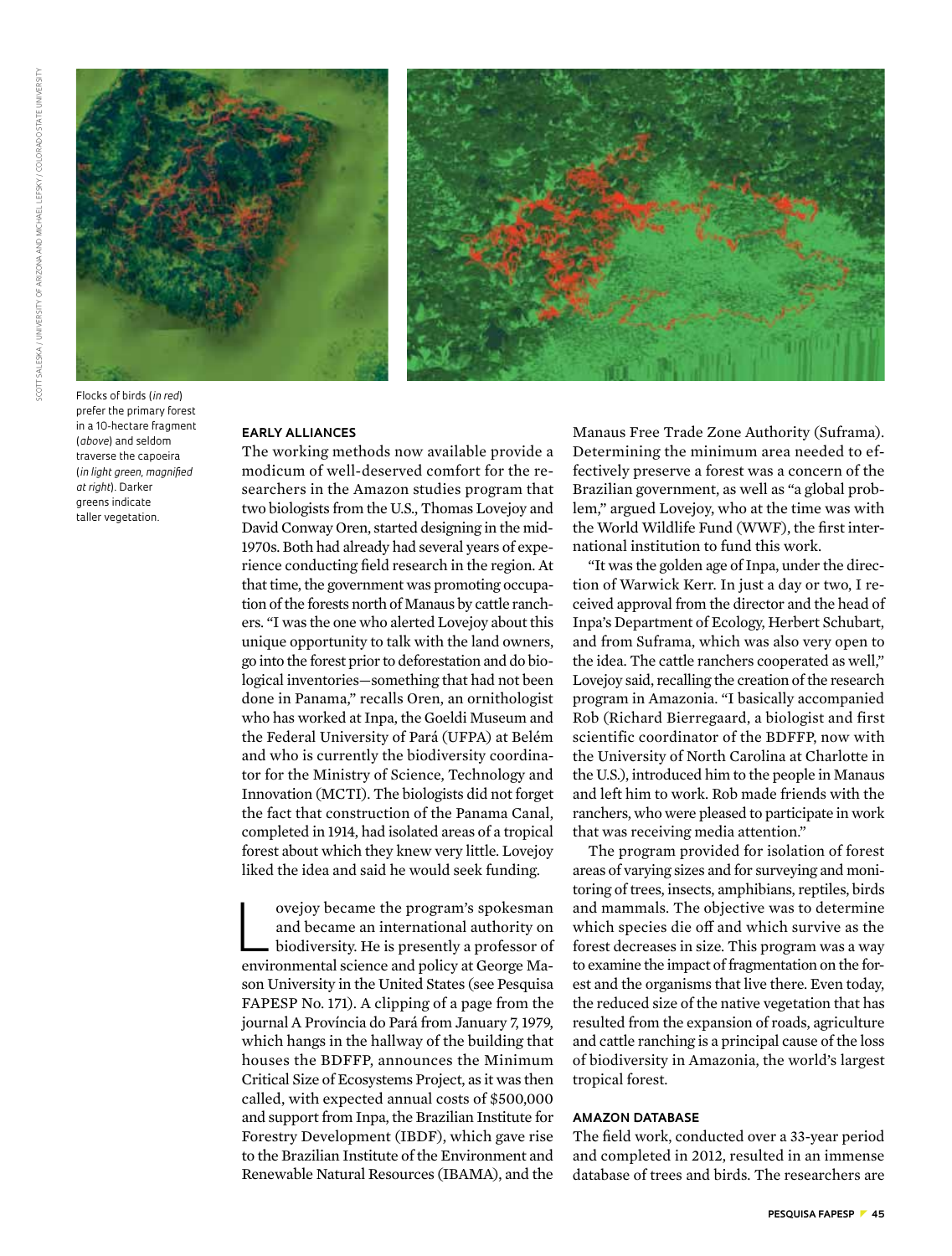now observing the growth of 45,376 trees and 178,295 saplings (less than 10 centimeters in diameter at chest height) on 55 hectares of continuous forest and 39 hectares of fragmented forest. "We are monitoring a forest with one of the most diverse tree communities in the world," Camargo says. In addition to monitoring trees, they recently began to include records for lianas. In a recently completed survey on 69 hectares, they counted 33,154 lianas. "Lianas are generally not a subject of forest surveys, but they represent an important component of a forest's biomass and biodiversity."

The database contains information on 60,000 birds from 400 species that live in the understory, the intermediate level between the canopy and the forest floor. Each bird was banded with a number that will enable biologists to learn where they have been when they are captured in what are called "mist nets." "This database enables us to ask more complex questions that arise only after decades of monitoring and that build a basis for public policies and help solve new problems such as the impact of climate change on Amazonia," Camargo says. "Many researchers come to work here because we have a long track record, so they don't need to start at square one. This knowledge is a national asset."

Many conclusions of the BDFFP would have been impracticable in a shorter-term study, according to a January 2011 article in the journal

## **The clearing effect**

Open areas alter air circulation in the lower atmosphere and promote cloud formation and rainfall



**SOURCE** ADAPTED FROM WALLACE ET AL. 2012

Biological Conservation that synthesizes 32 years of field work. The article is signed by 16 biologists from institutions in Brazil, the United States, Australia and Mexico connected with the BDFFP. The first author is U.S. biologist William Laurance, who lived in Manaus for five years and is currently working in Australia. The vulnerability of large trees to fragmentation and the effects of ephemeral events such as El Niño and storms, they argue, became evident only after decades of monitoring. They noted that when trees fall, they may create clearings that draw moisture away from nearby trees and alter the light and temperature (see illustration). Fragmentation can reduce water circulation; limit the territory of many species of birds that are unable to traverse large deforested areas; reduce the populations of bees, wasps, beetles and ants; and increase the populations of frogs and spiders. These changes result in a cumulative loss of biodiversity and a reduction in water reserves.

#### **Fragile forest**

Simulations of forest behavior using data from the BDFFP suggested that even 10-hectare fragments need at least a century to recover their earlier biological diversity and biomass. Once established, these fragments undergo a profound reorganization of their communities of trees, palms, climbing plants, and animals. "As a general rule, the smaller the area, the more severe the effects of fragmentation," says Camargo. Anyone passing through the study areas will notice the difference: the smaller fragments of a hectare or less in size have now lost part of their original forest structure and look like a capoeira struggling to survive, while the larger fragments, particularly those 100 hectares in size, still harbor tree species that grow in the low light and high moisture conditions that are typical of an Amazon forest. Small areas are more fragile "and suffer more from more intense droughts, such as those that occurred in 2005 and 2010," Camargo observes.

One consequence of fragmentation is the socalled edge effect: changes that occur at the edges of a forest due to solar radiation, light and wind from outside the periphery of the forest. Because they are exposed to more changes in the microclimate, the trees closest to the edge may fall more easily or dry up and die standing. As a result of the edge effect and forest fragmentation, "half the understory birds and mammals may become locally extinct, sometimes irreversibly so," Camargo warns. According to the 2011 article, deforestation to open up pastureland creates 32,000 kilometers of new forest edge each year and produces landscapes dominated by irregularly shaped small fragments of less than 400 hectares, which increases the effect of solar radiation and wind on the na-